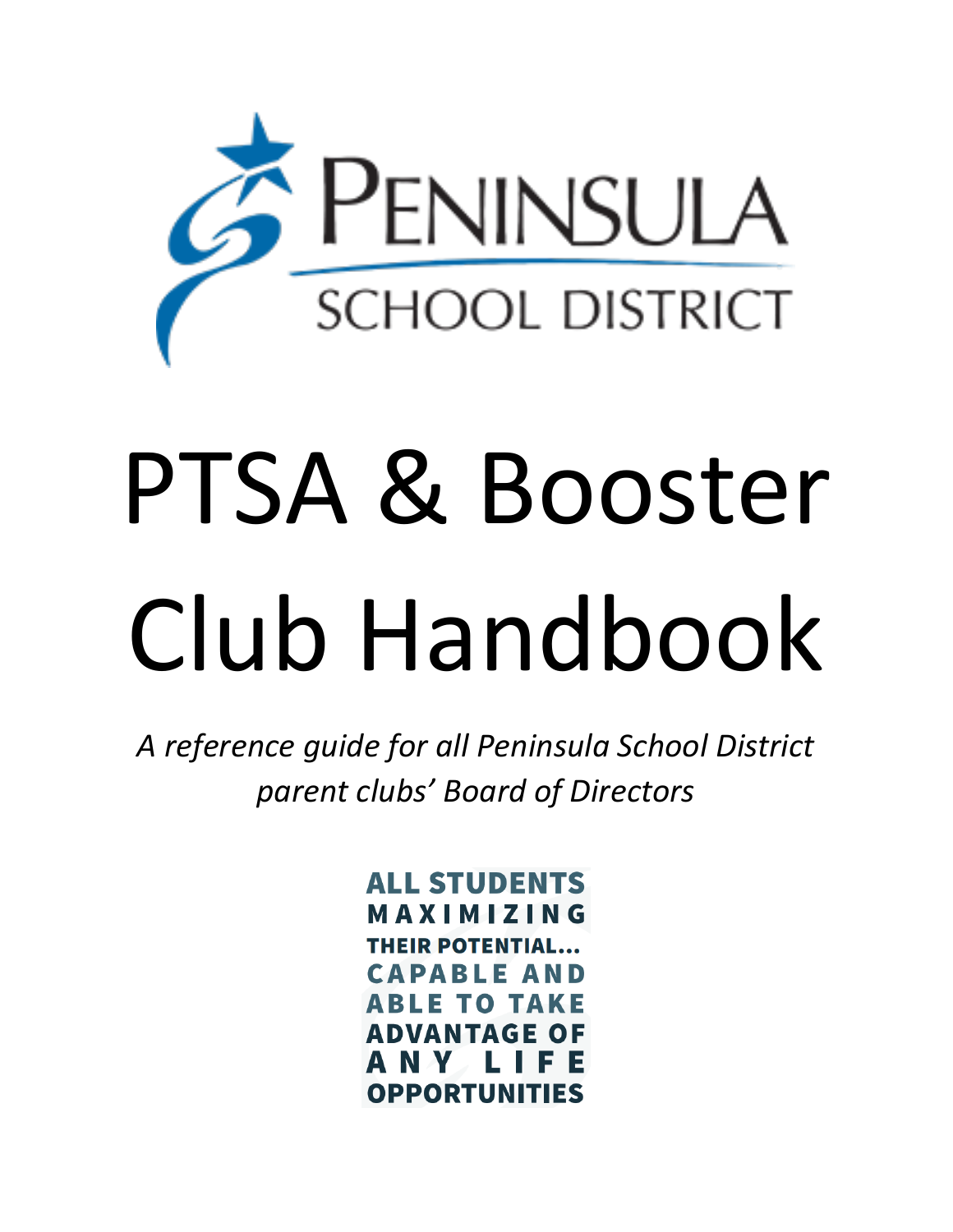# **Student Support Organizations (PTSA, Booster Clubs, etc.)**

Parent involvement is of the utmost importance in student success and participation in school support organizations is one vehicle for parent involvement. The term "student support organization" refers to parent-staff-student associations including but not limited to Parent Teacher Students Associations (PTSAs) and or Booster Groups. The term "student support organization" does not refer to loosely formed groups of parents or individuals that informally support classroom or student activities. Student support organizations are not governed by the District; however, they must follow certain Board policies and procedures, especially when fundraising, renting District facilities, giving donations, and involving students.

#### **PTSA Groups**

An official PTSA group is a local, self-governing, not-for-profit (and usually tax exempt) membership association with its own set of bylaws, elected officers, and membership. Principals shall maintain a current list of contact information for officers of PTSA groups.

#### **Booster Groups**

Booster groups are separate entities from the school and the school district. They generally support and supplement the various cultural, athletic, academic, recreational, or social programs offered in our schools. The booster club purpose is to enhance the program designed by the advisor or coach. Booster groups do not dictate curriculum, program structure, or personnel. The principal and advisor/coach have final authority to determine the activities and actions of the booster group. Principals shall maintain a list of all booster groups operating at their school, including the school advisor/coach for each group and current contact information for officers.

#### **Employee Participation in Booster Groups**

- $\checkmark$  An employee is any person who receives a paycheck from the Peninsula School District.
- $\checkmark$  Employees should only be involved on their personal time.
- $\checkmark$  Employees can be members, but not officers, of a booster club. They cannot have fiscal responsibility or check signing authority.
- $\checkmark$  Employees must never handle or secure funds generated by booster club fundraisers, even on their personal time. As an example, employees can help with a fundraiser bur cannot collect money.
- $\checkmark$  Employees are not allowed to receive compensation directly from booster organizations.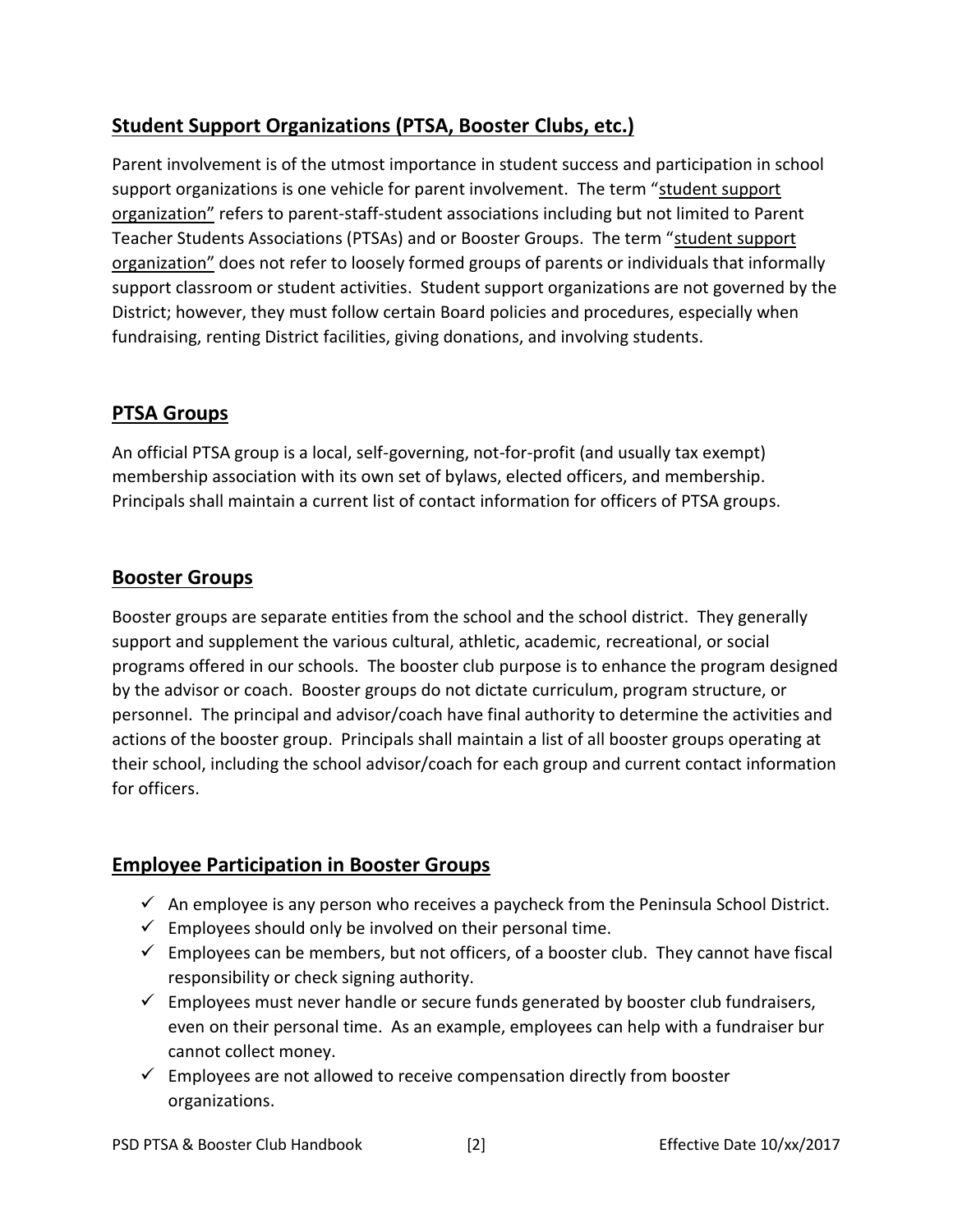## **Facility Use**

School and student support organizations require principal (or designee) permission to meet on school premises during school hours. For school and student support organization activities before or after school, facilities (including kitchens and athletic fields) are accessed through the district Facilities Use process.

Contact our Facilities Use department at (253) 530-3941. <https://psd401.net/facilities-2/>

Use of District equipment and/or materials (i.e. copiers, PE equipment, computers, paper, etc.) is not allowed. Student support organizations may not use any District equipment, materials, or supplies, and this in not allowed under State of Washington rules and regulations, and would constitute a co-mingling of funds.

## **Fundraising**

Student support organizations can conduct fundraising activities to enhance the activity they are supporting and are subject to the following guidelines:

- o Principals should approve in advance any fundraising activity conducted on their campus.
- $\circ$  Employees of the District may not plan, manage, or operate fundraisers as part of the support organization.
- $\circ$  Money shall not be stored on school property, including school safes.
- $\circ$  Fundraiser events must be clearly advertised as the student support organization's activity. The public should not look at materials and think it is the school running the activity or event.
- o Fundraising activities must be kept apart and clearly designated from school fundraising activities.
- $\circ$  Donations from fundraising activities can be accepted by the school and should be used for the purposed intended. A District approved donation form must be completed and submitted to the Business Office. Gifts valued over \$5,000 must be approved by the Board. See Policy and Procedure 7260.
- $\circ$  If students participate in the fundraising activity it must be voluntary, infrequent, and never during instructional time. Students should not organize, manage, or operate a student support organization fundraising activity. Students should not wear school uniforms or school related attire to these fundraising activities.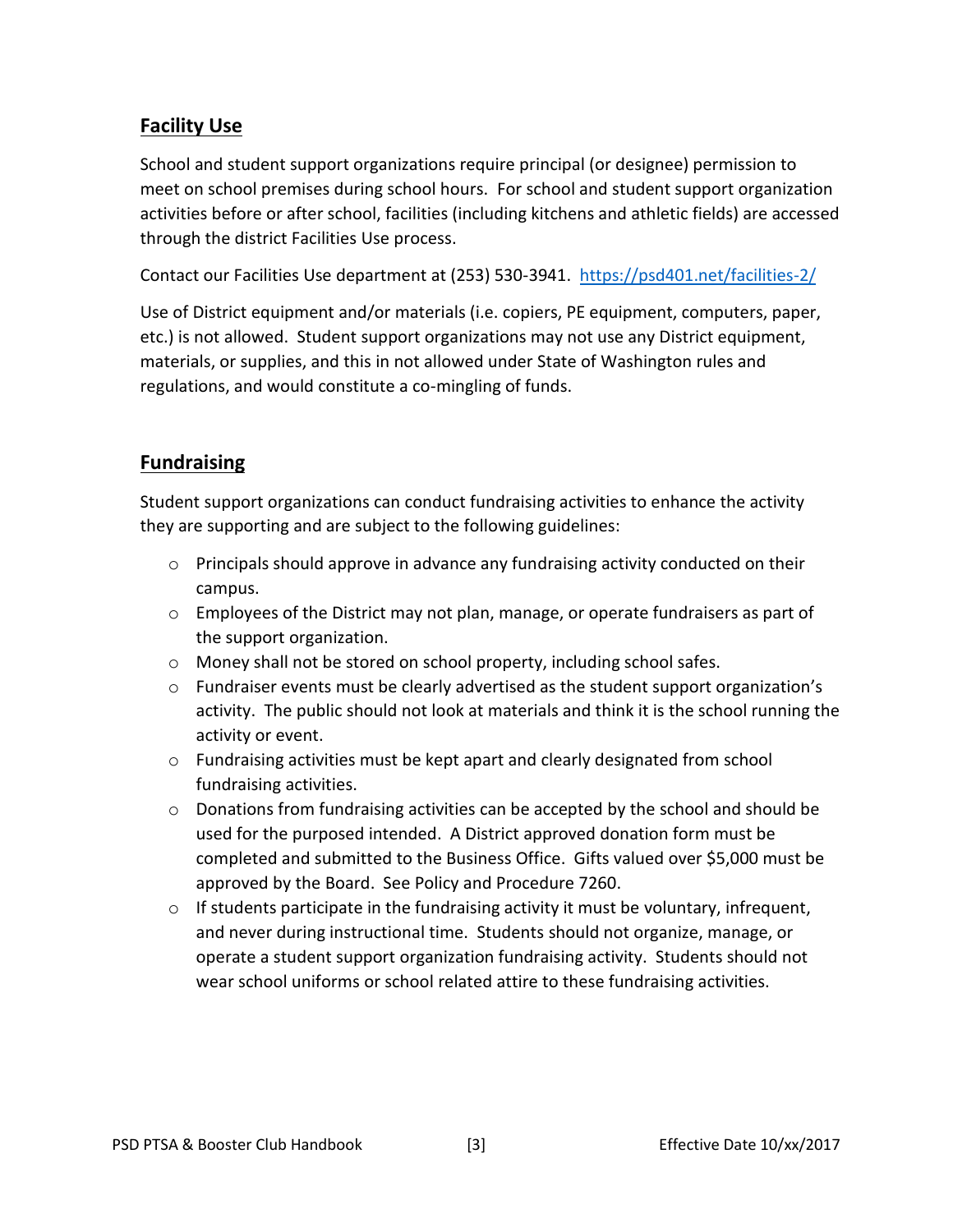#### **Other Fundraising Points**

- $\circ$  Gambling activities such as Bingo, raffles, carnivals, etc. have very specific laws and regulations. See<http://wsgc.wa.gov/> for more information.
- $\circ$  A recommended best practice is that money is counted by two people and deposited daily into the organization's bank account.
- $\circ$  No fundraiser may compete with the District's food service programs. School stores located in or near cafeterias may not sell food items during meal periods.
- $\circ$  Fundraisers should be coordinated with the principal when students are involved or when District facilities will be used. Some examples would include:
	- Sales of goods
	- Car washes, rummage sales, pancake breakfasts, spaghetti dinners
	- Carnivals
	- Skating and bowling parties
	- A-Thons (band, bike, walk, jump, etc.)
	- Sporting events

#### **Separate Entity**

Student support organizations must be registered with the Washington State Secretary of State and obtain their own tax identification number from the Internal Revenue Service. Student support organizations must also annually provide the following to the District Business Office:

- o Articles of Incorporation from the Washington State Secretary of State or proof of current registration
- o A copy of the IRS not-for-profit corporation registration
- o Current and valid certificates of insurance
- o A list of current officers and their contact information
- o A Facilities Use Agreement if they plan to use school facilities
- o Copies of current and valid health cards if food is to be sold
- $\circ$  Copies of the current and valid agreements if operating a school store on our campus

Student support organizations published materials must clearly identify them as a separate entity from the District. Ex: checks, bank accounts, flyers, websites, social media sites, etc.

Student support organizations are not allowed to use the District tax identification number.

Student support organizations cannot use the school address for correspondence or deliveries. A separate address and phone number is required for all activities.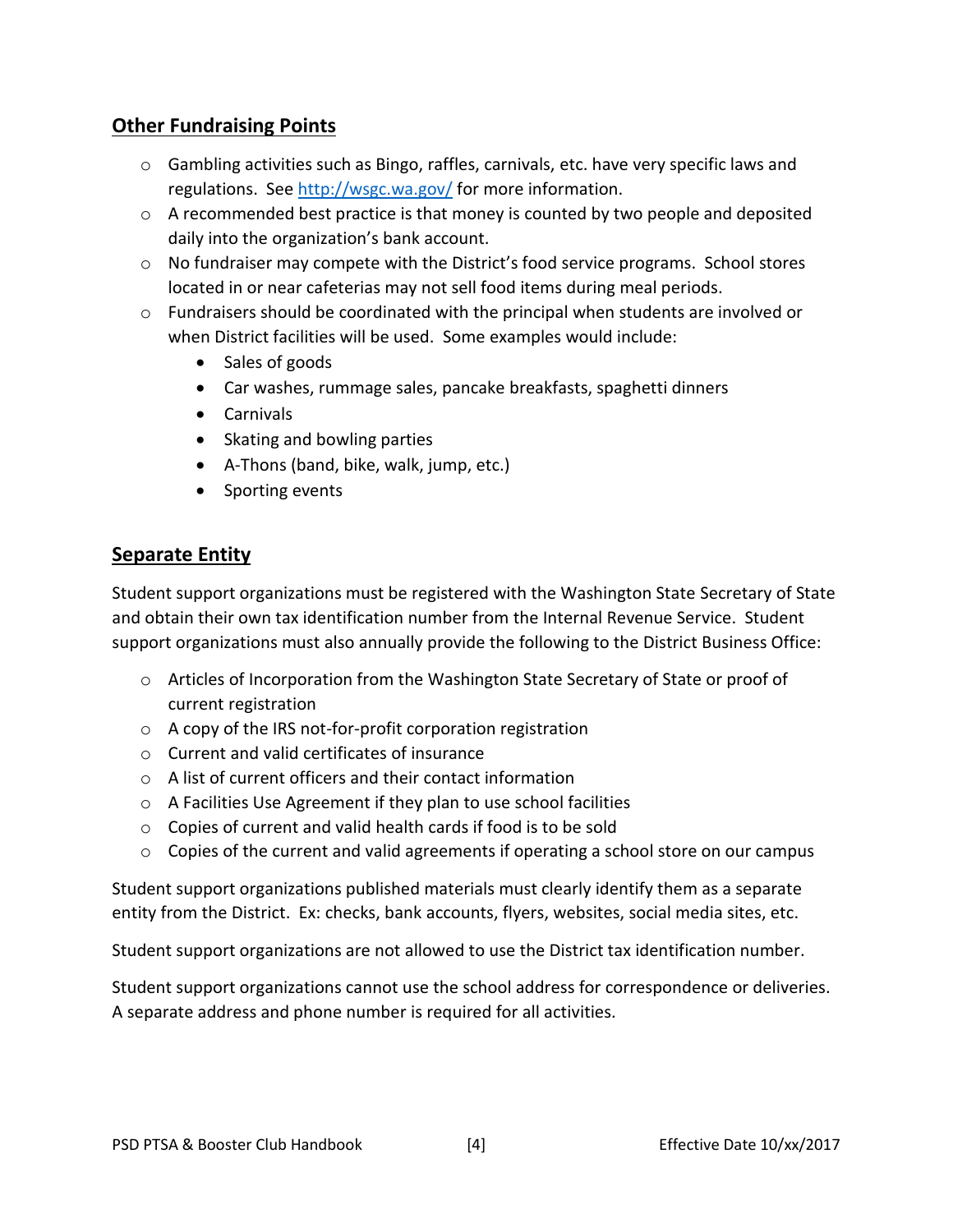# ASB? Or PTSA/Booster?

Would a reasonable person in the community think this was a Booster Club or a School sponsored activity?

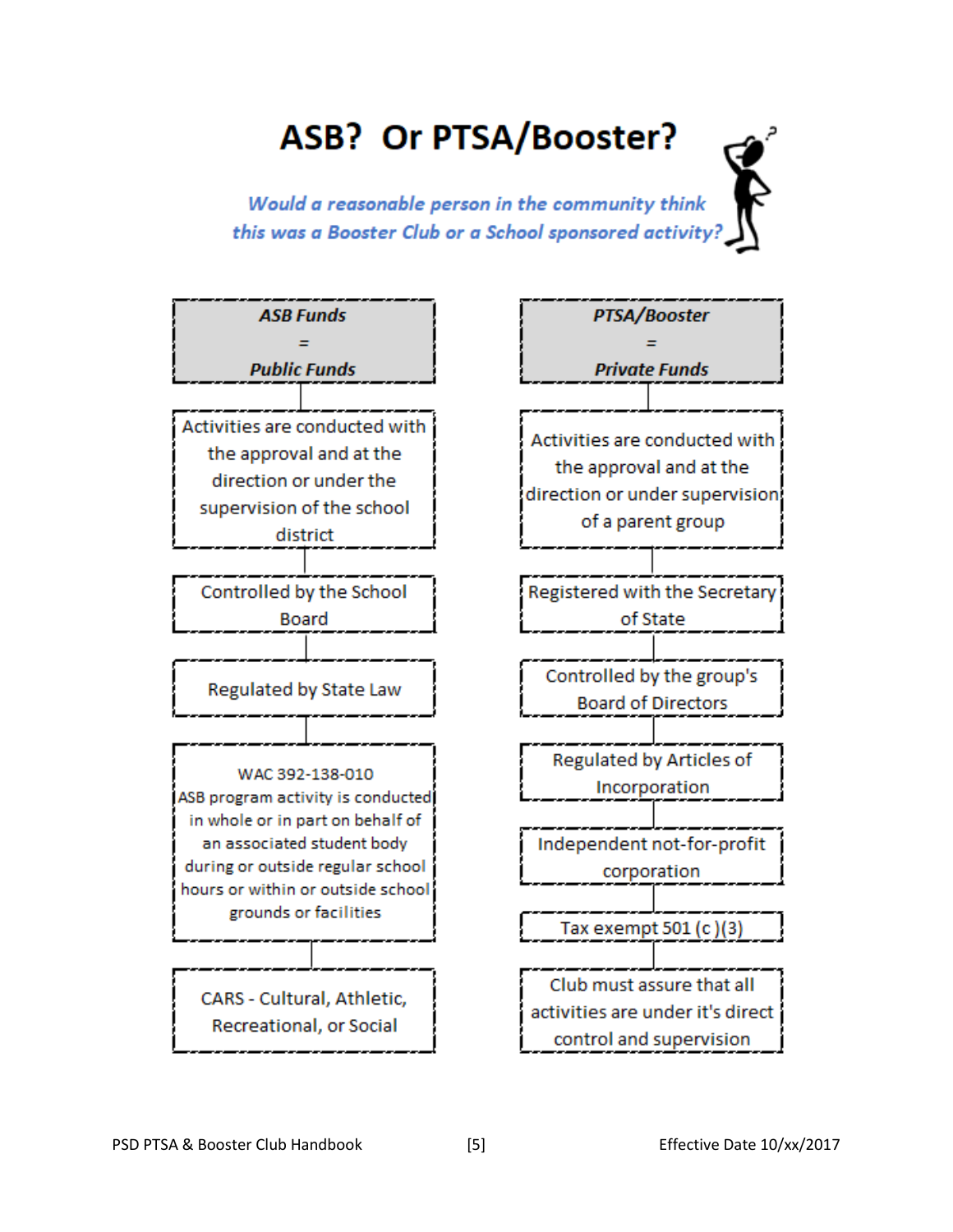#### **Resources**

- *Washington State Booster Club Association* Provides booster club guidance, education, training, and support. Membership includes 300+ schools and 400+ non-school groups <http://www.wsbca.org/>
- *Washington State PTA* Washington State PTA organization whose mission is to be strong advocates for children <https://www.wastatepta.org/>
- *Internet Nonprofit Center* Information for and about nonprofits <http://www.csun.edu/~nl5331/internetnpc.html>
- *Internal Revenue Service* See form 1023 for applications and Form 990 to report income and expenses<https://www.irs.gov/>
- *Secretary of State* Washington State laws (WAC/RCW) regarding charitable solicitations and trusts<https://www.sos.wa.gov/charities/>
- *Washington Association of School Business Officials* Has a section on ASB Rules and Regulations [http://www.wasbo.org/default.asp?](http://www.wasbo.org/default.asp)
- *Guidestar* National database of nonprofit organizations, <http://www.guidestar.org/Home.aspx/>

Peninsula School District Contacts:

Karen Anderson **Kelly Pearson** [andersenk@psd401.net](mailto:andersenk@psd401.net) [pearsonk@psd401.net](mailto:pearsonk@psd401.net) (253) 530-1004 (253) 530-1020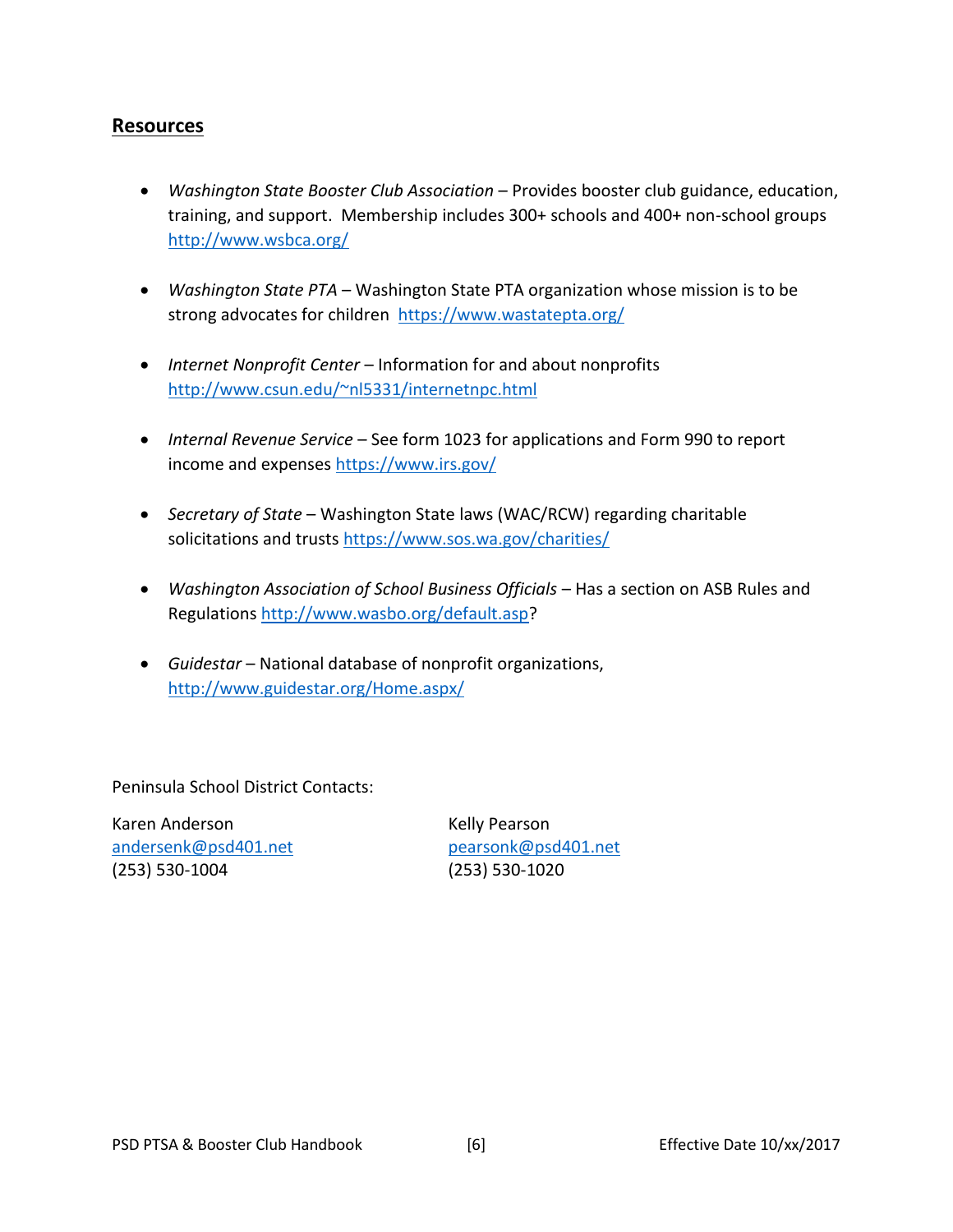

The Board encourages the formation of a parent-teacher-student association or similar organization at each school building for the purpose of providing an opportunity through which parents, teachers and students may unite their efforts and interests to enhance the school program. In schools where no such organization exists, another parent group can be recognized by the school principal as the official body through which parents, staff and students may unite their efforts for similar purposes.

Booster clubs and/or special interest organizations may be formed to support and strengthen specific activities conducted within the school or district. All such groups must receive the approval of the school principal or Superintendent in order to be recognized as a booster organization. Staff participation, cooperation and support are encouraged in such recognized organizations.

Adopted: 10-26-2000

Page 1 of 1

Policy 4120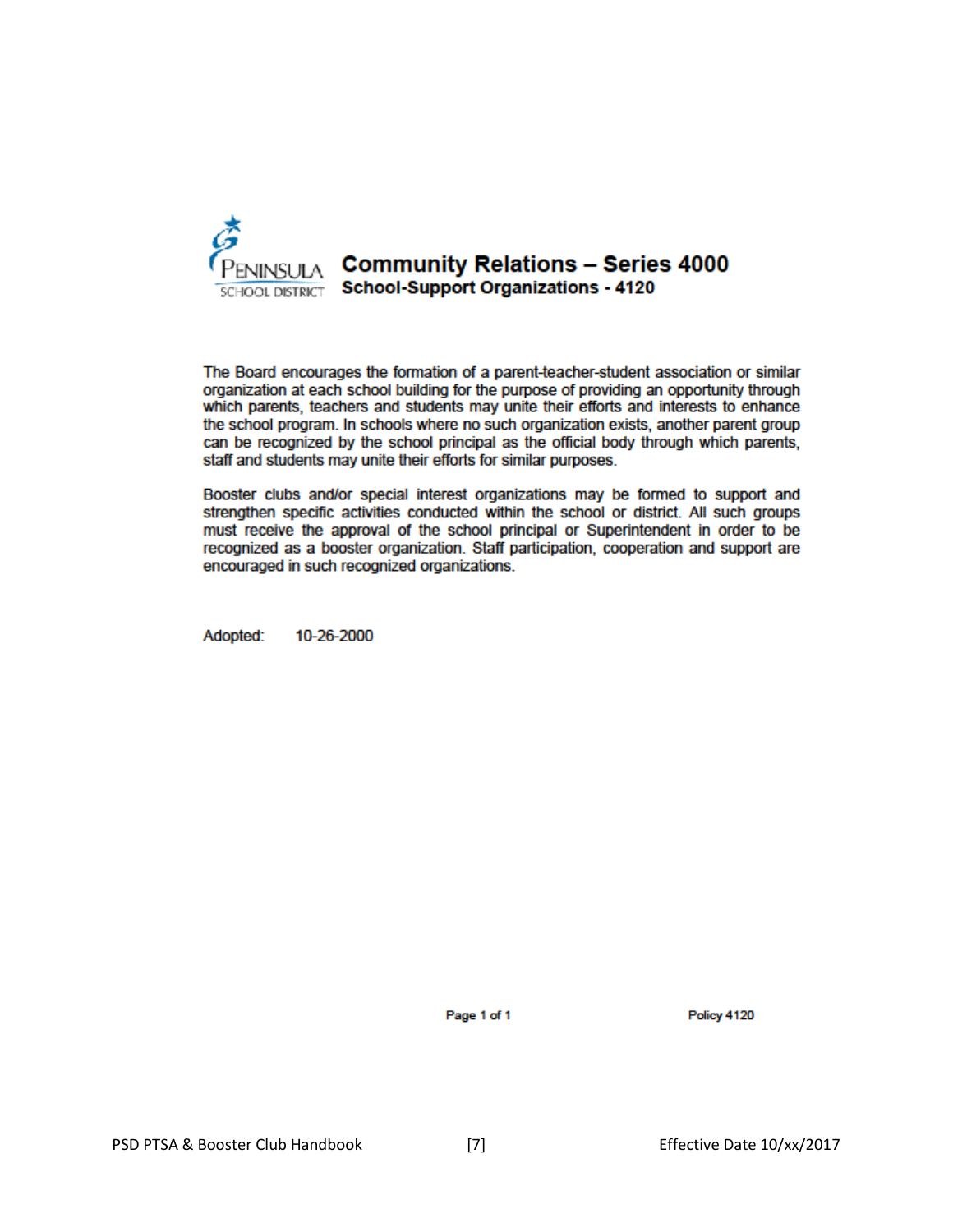

It is the policy of the Peninsula School Board to accept gifts of cash, goods or equipment which support the established goals and objectives of the District. All gifts are to be compatible with the goals of the District. The potential costs of installation, maintenance and operation and other associated continuing financial responsibilities of the gift shall be evaluated prior to acceptance. Any obligation relative to use or disposal shall also be evaluated prior to acceptance. Donors may indicate their wishes and intent, but the acceptance and final disposition of any such gifts, is subject to Board approval.

Any gift or donation to an individual building, program or other administrative unit within the District, becomes the property of the District, and is subject to regular District control, established District procedures and District disposition practices.

The Board discourages gifts to staff from students, parents or others. Instead, they are encouraged to express their commendation or gratitude in verbal or written communications. Employees must take precautions to avoid potential conflicts of interest, the appearance of conflicts of interest, or the appearance of inappropriate relationships when presented with any gifts related to their employment or their role as an employee. Where appropriate and for commonly accepted circumstances, nominal (minor) gifts of appreciation may be received by employees. Such employees must maintain proper professional standards by respectfully declining repeated gifts or gifts of higher value.

The Superintendent is directed to develop district procedures for the acceptance of cash, goods or equipment.

Adopted: 06-10-1975 Revised: 01-09-1975 Revised: 09-13-1990 Revised: 01-11-1996 Revised: 04-26-2001 Revised: 03-21-2013

Page 1 of 1Policy 7260 Gifts - Revised March 2013.docx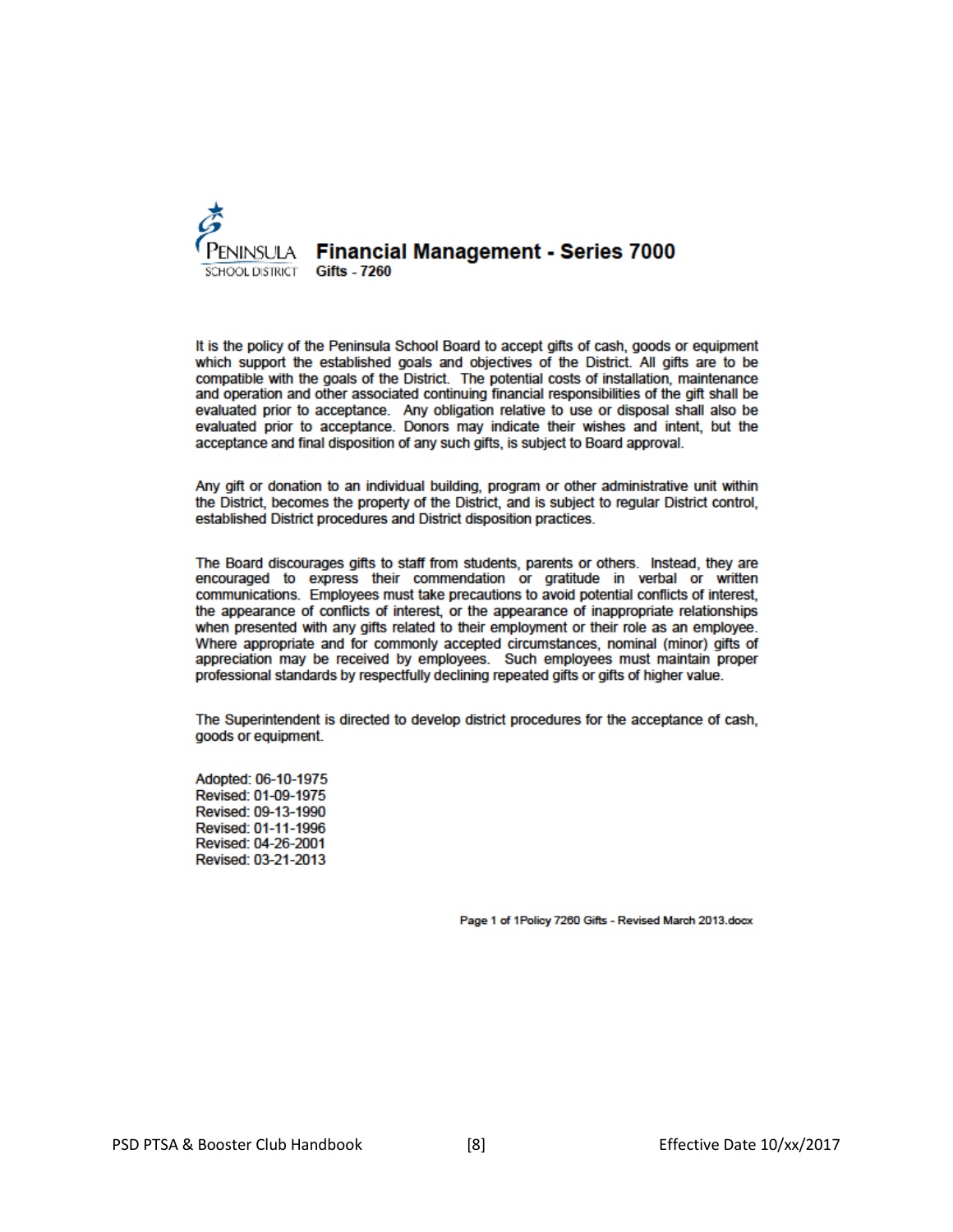

14015 62nd Avenue NW - Gig Harbor, WA 98332<br>**253 530.1000** - 253 530.1010 fax - www.pxd401.net

#### **GIFT/DONATION FORM**

Submit form to the Chief Financial Officer at the district office.

| Date:                                                                                                                                                                                                                          |                                                                                                                                                                                                                               |
|--------------------------------------------------------------------------------------------------------------------------------------------------------------------------------------------------------------------------------|-------------------------------------------------------------------------------------------------------------------------------------------------------------------------------------------------------------------------------|
| <b>DONOR INFORMATION:</b>                                                                                                                                                                                                      |                                                                                                                                                                                                                               |
|                                                                                                                                                                                                                                |                                                                                                                                                                                                                               |
|                                                                                                                                                                                                                                |                                                                                                                                                                                                                               |
| Mailing Address: National Address: National Address: National Address: National Address: National Address: National Address: National Address: National Address: National Address: National Address: National Address: Nationa |                                                                                                                                                                                                                               |
|                                                                                                                                                                                                                                |                                                                                                                                                                                                                               |
|                                                                                                                                                                                                                                |                                                                                                                                                                                                                               |
| NOTE: All gifts of technology equipment must be preapproved by the tech support department.<br>Gift/Donation Used for Facility or Grounds Improvements Form instead.                                                           | NOTE: If donation will be used for installation or improvements to district property, complete the                                                                                                                            |
| Amount of Gift: \$                                                                                                                                                                                                             |                                                                                                                                                                                                                               |
| Estimated Value of Donation: \$                                                                                                                                                                                                |                                                                                                                                                                                                                               |
|                                                                                                                                                                                                                                |                                                                                                                                                                                                                               |
|                                                                                                                                                                                                                                |                                                                                                                                                                                                                               |
|                                                                                                                                                                                                                                |                                                                                                                                                                                                                               |
| <b>Peninsula School District Approvals</b>                                                                                                                                                                                     |                                                                                                                                                                                                                               |
| Principal, Program Manager or Designee Approval:                                                                                                                                                                               | Date: and the state of the state of the state of the state of the state of the state of the state of the state of the state of the state of the state of the state of the state of the state of the state of the state of the |
| <b>District Administration Approval:</b><br>REQUIRED for all donations valued between \$1,000 and \$4,999                                                                                                                      | the control of the control of                                                                                                                                                                                                 |
| REQUIRED for all donations valued at \$5,000 and above                                                                                                                                                                         | Approved Denied                                                                                                                                                                                                               |
| <b>Revised 3/2013</b>                                                                                                                                                                                                          | Gift/Donation Form - 7260 fl                                                                                                                                                                                                  |